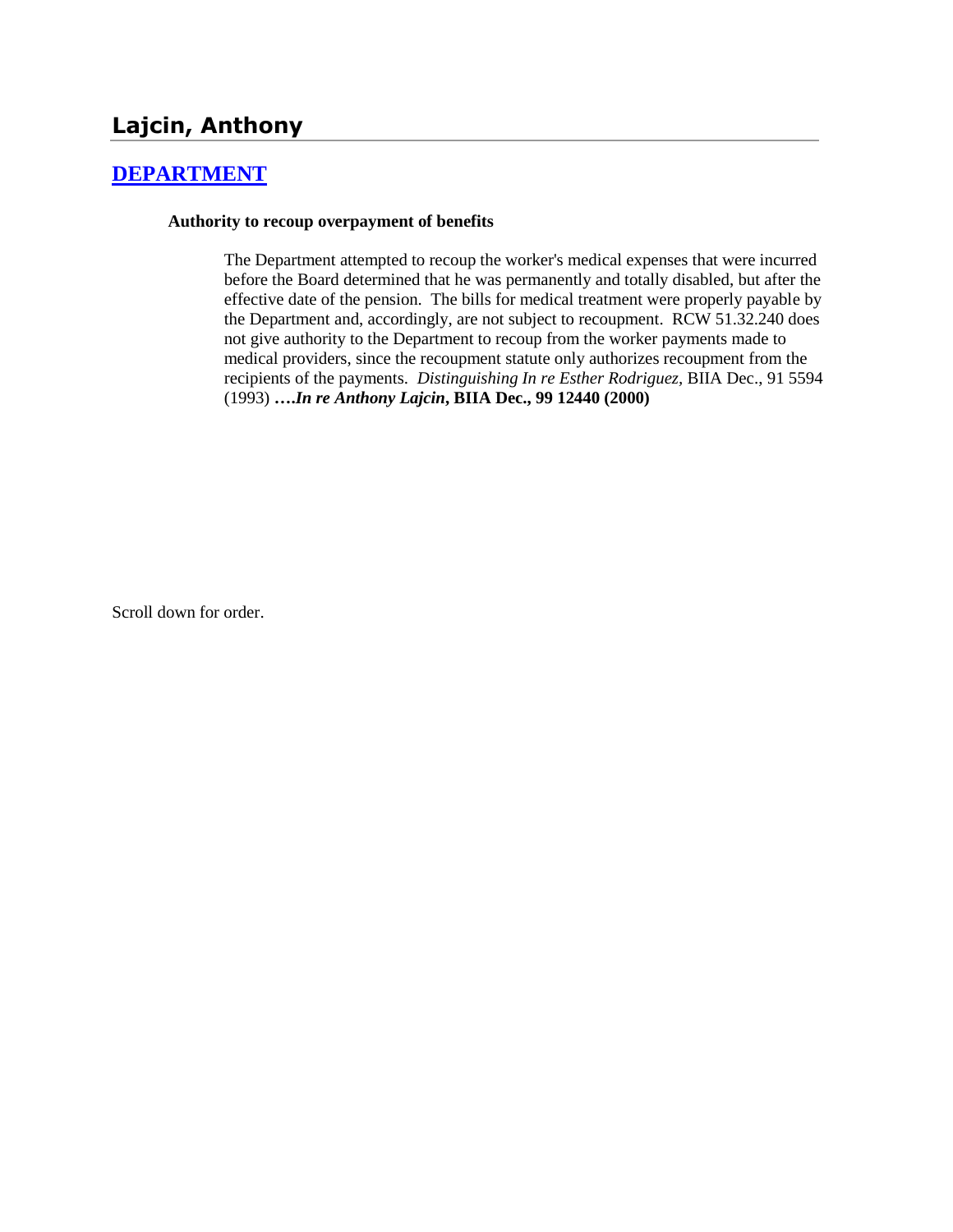# **BEFORE THE BOARD OF INDUSTRIAL INSURANCE APPEALS STATE OF WASHINGTON**

**)**

 **IN RE: ANTHONY LAJCIN ) DOCKET NO. 99 12440**

**CLAIM NO. M-671006 ) DECISION AND ORDER** 

### APPEARANCES:

Claimant, Anthony Lajcin, by Small, Snell, Weiss & Comfort, P.S., per Richard E. Weiss and David W. Lauman

|             | Employer, Burnham Service Co., Corp., |  |
|-------------|---------------------------------------|--|
| <b>None</b> |                                       |  |

| Department of Labor and Industries, by  |
|-----------------------------------------|
| The Office of the Attorney General, per |
| Kay A. Germiat, Assistant               |

 The claimant, Anthony Lajcin, filed an appeal with the Board of Industrial Insurance Appeals on March 5, 1999, from an order of the Department of Labor and Industries dated February 11, 1999. That order corrected and superseded the Department's January 4, 1999 order, which in turn corrected and superseded an earlier order of the Department dated December 28, 1998. The February 11, 1999 Department order directed that Mr. Lajcin be paid an award for permanent total disability benefits effective December 23, 1993, pursuant to an order of the Board of Industrial Insurance Appeals dated December 2, 1998. The Board order declared Mr. Lajcin a permanently and totally disabled worker effective December 23, 1993. The February 11, 1999 Department order also stated that medical bills on behalf of Mr. Lajcin had been paid after the effective date of the award for permanent total disability benefits, December 23, 1993, and are now not payable. The Department directed the recoupment of all disbursements paid on behalf of Mr. Lajcin for medical treatment rendered after December 23, 1993, in the amount of \$2,469.55. The Department determined this amount to be deducted from Mr. Lajcin's award for permanent total disability benefits until recovered. The Department further found that any payment for medical treatment after December 23, 1993, was the responsibility of the worker. The order also stated that the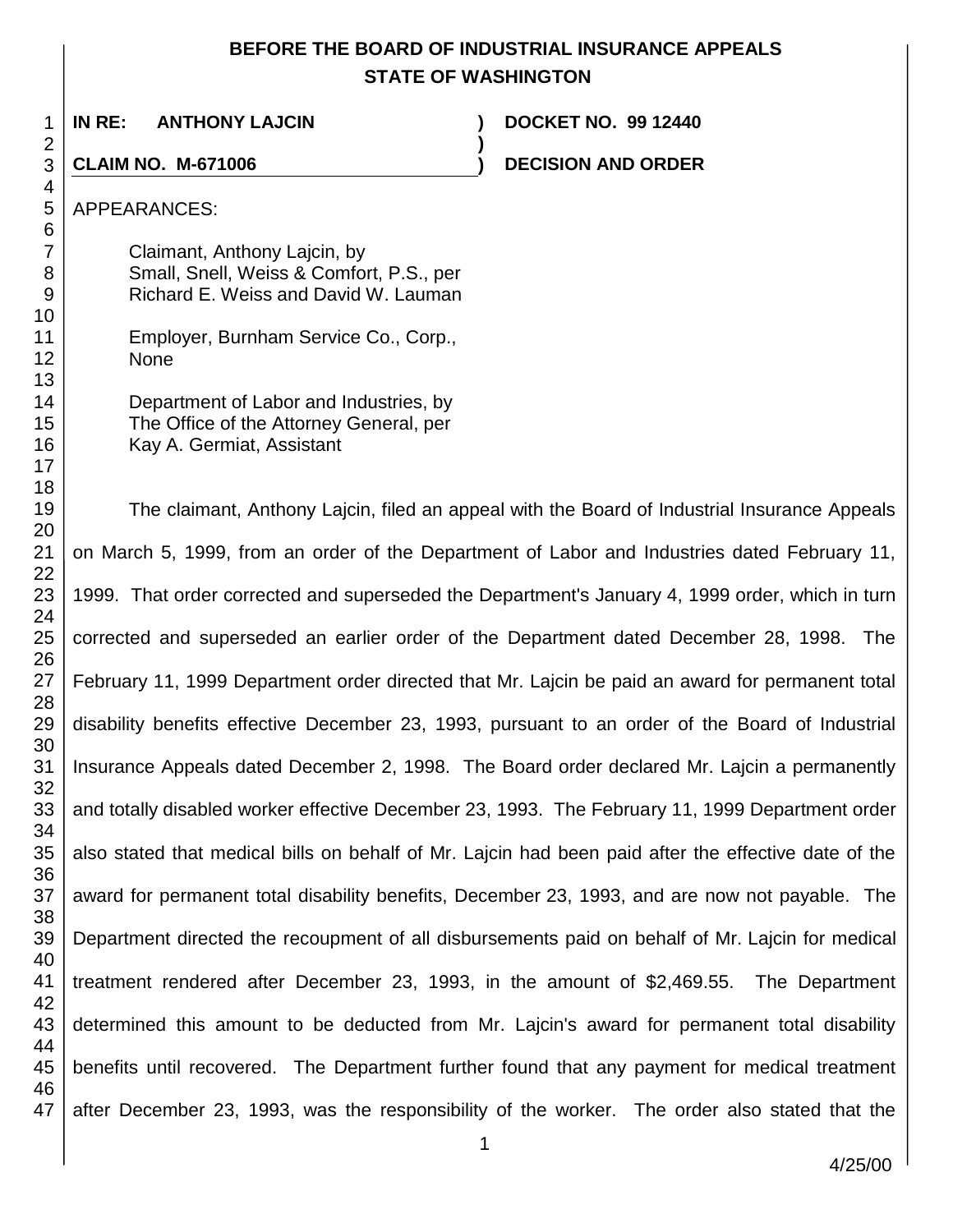amount of money recouped for medical payments pursuant to the Department order of January 4, 1999, in the amount of \$2,770.57 had already been deducted from the worker's permanent total disability benefit and the additional award for total permanent disability benefit in the amount of \$301.02 would be repaid the worker. **REVERSED.**

### **DECISION**

Pursuant to RCW 51.52.104 and RCW 51.52.106, this matter is before the Board for review and decision on a timely Petition for Review filed by Mr. Lajcin to a Proposed Decision and Order issued on October 21, 1999, in which the order of the Department of Labor and Industries dated February 11, 1999, was affirmed.

As noted by the industrial appeals judge, this matter is before the Board based on stipulated facts as provided by the parties on August 10, 1999. We have reviewed that stipulation as well as all of the briefs and authorities cited by the parties in this matter. We concur with the Proposed Decision and Order that the issue is whether the Department of Labor and Industries is authorized to recoup payments for proper and necessary medical treatment during a period for which Mr. Lajcin later received payments as a permanently totally disabled worker.

A clear understanding of the events and the order in which they occurred in this case is essential to a resolution of this appeal. We offer the following summary of the key dates and events as extracted from the parties' stipulation.

December 27, 1993 Department of Labor and Industries terminated time loss compensation effective 12/23/93. **The Department directed the claim to remain open for further action**. (Emphasis added.) January 5, 1994 Mr. Lajcin protested (timely) the 12/27/93 order.

April 11, 1994 The Department of Labor and Industries held the 12/27/93 order in abeyance.

May 13, 1997 The Department affirmed the 12/27/93 order.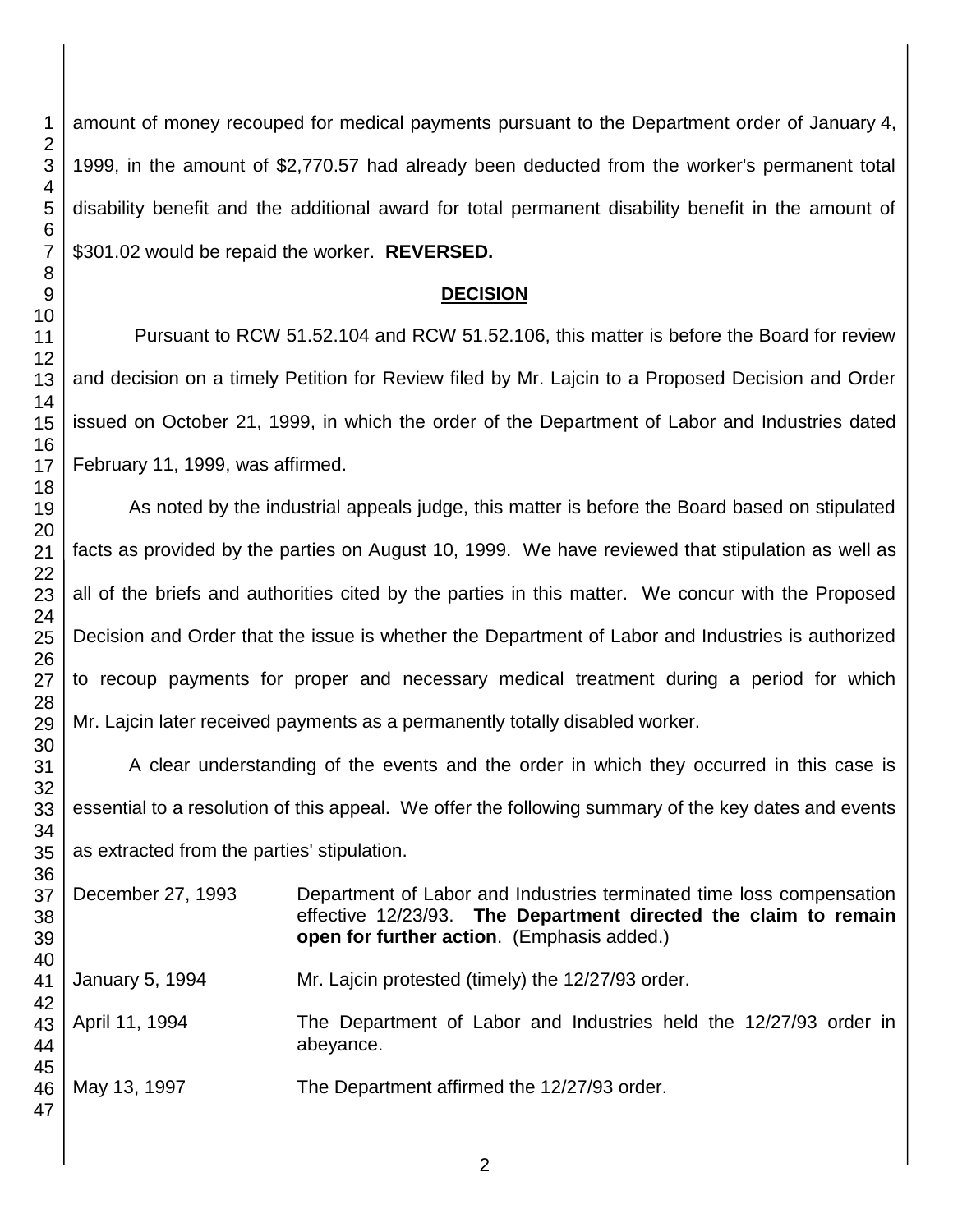| 1<br>$\overline{2}$<br>3              | June 6, 1997                                                                                         | The Department closed Mr. Lajcin's claim with a Category 2 award for<br>lumbosacral impairments.                                                                                                                                                                                                                      |  |
|---------------------------------------|------------------------------------------------------------------------------------------------------|-----------------------------------------------------------------------------------------------------------------------------------------------------------------------------------------------------------------------------------------------------------------------------------------------------------------------|--|
| 4<br>5                                | July 7, 1997                                                                                         | Mr. Lajcin appealed the Department orders of 5/13/97 and 6/6/97.                                                                                                                                                                                                                                                      |  |
| 6<br>7<br>8<br>$\boldsymbol{9}$<br>10 | September 24, 1998                                                                                   | A Proposed Decision and Order concluded that the Department orders<br>of 5/13/97 and 6/6/97 were incorrect. The Proposed Decision and Order<br>concluded that Mr. Lajcin was permanently totally disabled effective<br>12/23/93, as a proximate result of his 8/1/91 industrial injury.                               |  |
| 11<br>12<br>13                        | November 13, 1998                                                                                    | The Department submitted a Petition for Review from the 9/24/98<br>Proposed Decision and Order.                                                                                                                                                                                                                       |  |
| 14<br>15<br>16                        | December 2, 1998                                                                                     | The Board denied the Department's Petition for Review and adopted the<br>Proposed Decision and Order as the Board's final order.                                                                                                                                                                                      |  |
| 17<br>18<br>19<br>20                  | December 18, 1998                                                                                    | The Department issued an order awarding Mr. Lajcin permanent total<br>disability benefits effective 12/23/93 (pursuant to the order of the Board<br>of Industrial Insurance Appeals).                                                                                                                                 |  |
| 21<br>22<br>23<br>24<br>25<br>26      | December 28, 1998                                                                                    | The Department issued an order confirming the award of permanent<br>total disability benefits and further attempting to recoup medical<br>payments paid on Mr. Lajcin's claim subsequent to the date of<br>permanent total disability benefits 12/23/93. The Department initially<br>attempted to recoup \$2,770. 57. |  |
| 27<br>28<br>29<br>30<br>31            | February 11, 1999                                                                                    | After intervening orders modifying and correcting the 12/28/98 order the<br>Department issued a revised recoupment order reducing the amount of<br>medical payments recouped to \$2,469.55 and directing that Mr. Lajcin<br>be reimbursed \$301.02.                                                                   |  |
| 32<br>33                              | It appears evident from the factual stipulation that the Department of Labor and Industries          |                                                                                                                                                                                                                                                                                                                       |  |
| 34<br>35                              | was preparing to close Mr. Lajcin's claim by terminating time loss benefits in December of 1993.     |                                                                                                                                                                                                                                                                                                                       |  |
| 36<br>37                              | Mr. Lajcin protested this order. After a lengthy delay, the Department issued a closing order in     |                                                                                                                                                                                                                                                                                                                       |  |
| 38<br>39                              | June of 1997. That order was eventually appealed to this Board which resulted in a determination     |                                                                                                                                                                                                                                                                                                                       |  |
| 40<br>41                              | that Mr. Lajcin was a permanently and totally disabled worker. Thus, Mr. Lajcin's claim was          |                                                                                                                                                                                                                                                                                                                       |  |
| 42<br>43                              | administratively open at the Department from December 27, 1993 to the closing order in June 1997.    |                                                                                                                                                                                                                                                                                                                       |  |
| 44<br>45                              | During this time some medical bills in connection with this claim were submitted by providers to the |                                                                                                                                                                                                                                                                                                                       |  |
| 46<br>47                              |                                                                                                      | Department. Exhibit No. 2 is a listing of these bills and payments. Apparently, the Department                                                                                                                                                                                                                        |  |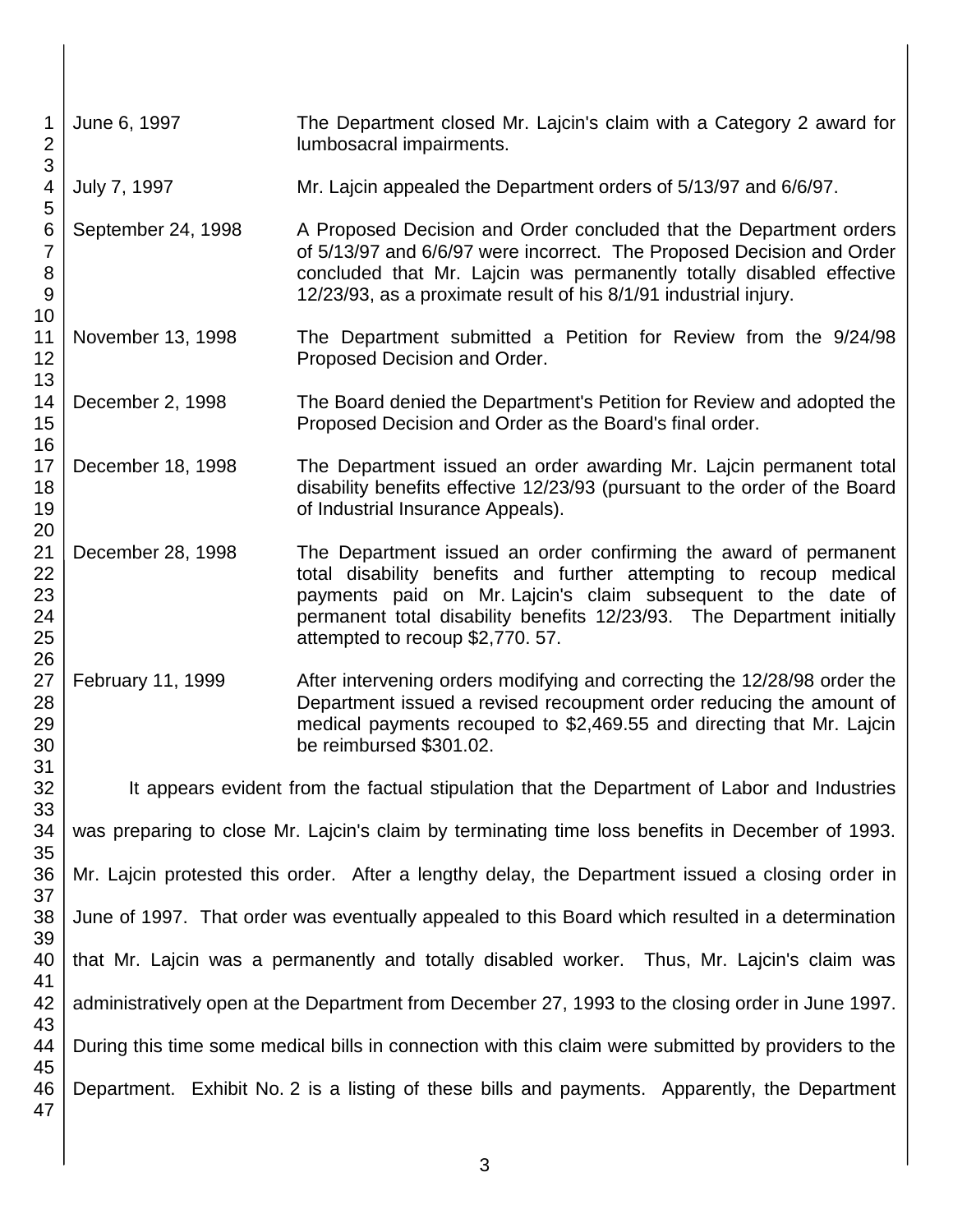determined at the time that these bills were payable for necessary and proper medical treatment for the allowable conditions of Mr. Lajcin's claim.

Later, as a result of an appeal to the Board, we determined that Mr. Lajcin was entitled to benefits as a permanently totally disabled worker. Mr. Lajcin successfully demonstrated that he was entitled to these benefits starting December 23, 1993. Pursuant to the order of the Board, the Department authorized benefits for permanent total disability as of December 23, 1993. This put the Department in an unusual situation as Mr. Lajcin ultimately received two kinds of mutually exclusive payments during the time period after December 23, 1993. The Department had already paid for proper and necessary medical treatment and the Department was required to pay permanent total disability payments from December 23, 1993, forward.

RCW 51.36.010 defines the extent and duration of proper and necessary medical treatment under the Industrial Insurance Act. Once a worker is determined to be permanently totally disabled, payment for proper and necessary medical treatment is terminated. In its February 11, 1999 order, the Department determined that medical bills previously paid after December 23, 1993 "are now not payable pursuant to RCW 51.36.010" and ordered \$2,469.55 to be recouped from Mr. Lajcin's award for permanent total disability benefit.

Although we agree with the Department's contention that it has no authority under RCW 51.36.010 to pay for medical bills incurred after an injured worker is found to be medically fixed and stable, we disagree with the Department's interpretation of the operative date in this case.

First of all, the Department did not make a determination that Mr. Lajcin's medical condition was fixed and stable until June 6, 1997, when it issued its order closing the claim with a permanent partial disability award equal to Category 2 for lumbosacral impairments. The Department appropriately paid no more medical bills after the closing order. This is in consonance with the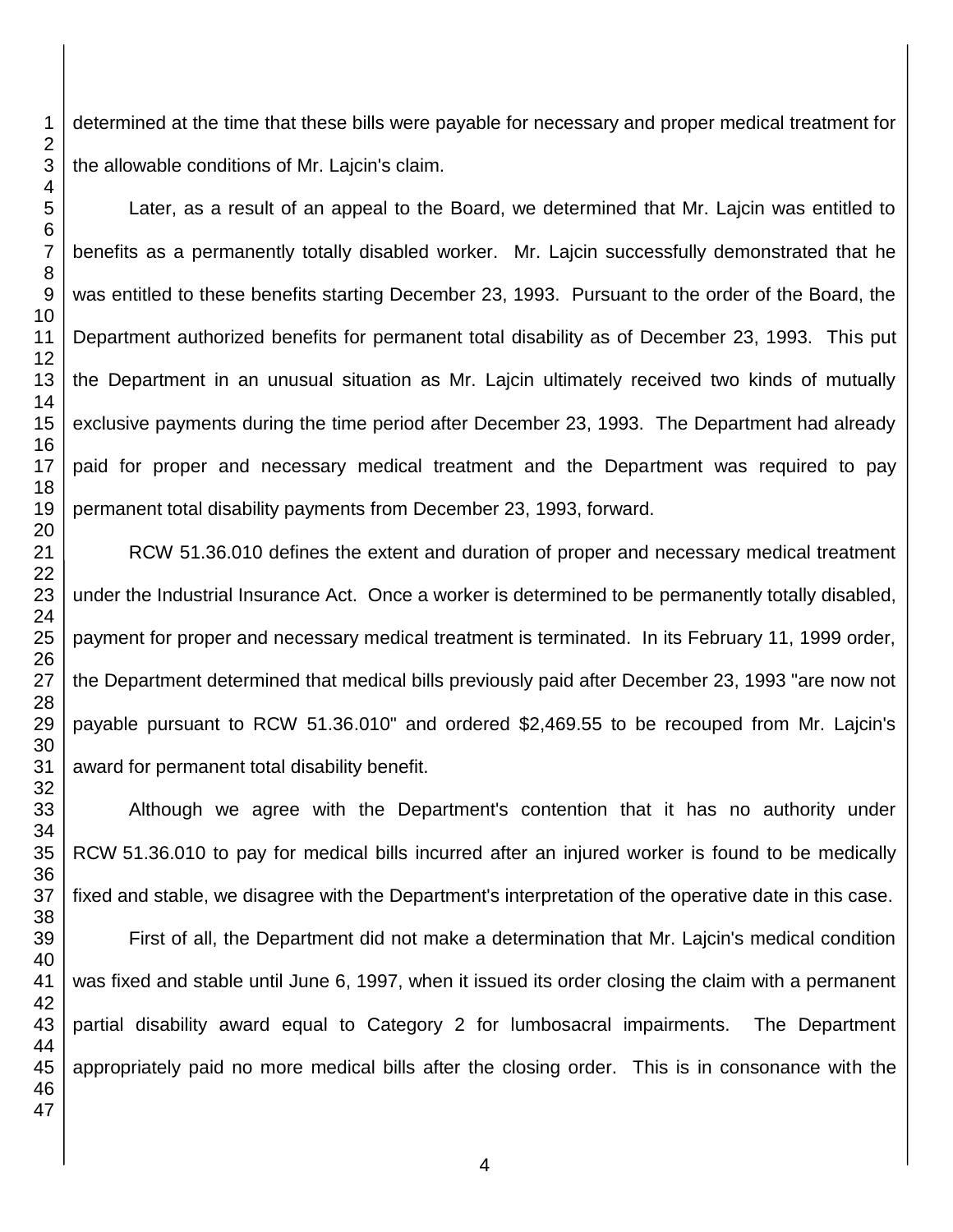clear unambiguous requirement of RCW 51.36.010 which provides that the duration and extent of medical payments:

> In the case of permanent partial disability, not to extend beyond **the date when compensation shall be awarded** . . .

> [I]n case of a permanent partial disability not to extend beyond the date on which a lump sum settlement is made with him or her **or he or she is placed upon the permanent pension roll** . . .

(Emphasis added.)

The statute is clear and subject to little, if any, interpretation as applied to the facts of this case. The Department, in the absence of a prior determination that Mr. Lajcin's medical condition was medically fixed and stable, was authorized to pay for medical treatment until the date when permanent partial disability compensation was awarded (Order and Notice of June 6, 1997) or, until Mr. Lajcin's status was changed to permanently totally disabled worker and he was placed on the "pension rolls" (Order and Notice of December 18, 1998).

Thus, Mr. Lajcin was entitled to medical benefits until his claim was closed with a permanent partial disability award June 6, 1997. The fact that Mr. Lajcin ultimately was found to be permanently totally disabled effective December 23, 1993, is not determinative of the Department's authority to pay for or the claimant's entitlement to medical benefits, the extent and duration of which are determined by the date that Mr. Lajcin's status was changed and he was placed on the "pension rolls" administratively (by Order and Notice of February 11, 1999). The bills for medical treatment were properly payable by the Department and, accordingly, are not subject to be recouped.

We disagree, also, that RCW 51.32.240(3) authorizes the Department to recoup medical benefit payments under the facts of this case. The statute provides, in relevant part: Whenever any payment of benefits under this title has been made . . .

pursuant to an erroneous adjudication, **the recipient thereof** shall repay it and recoupment may be made from any future payments due to the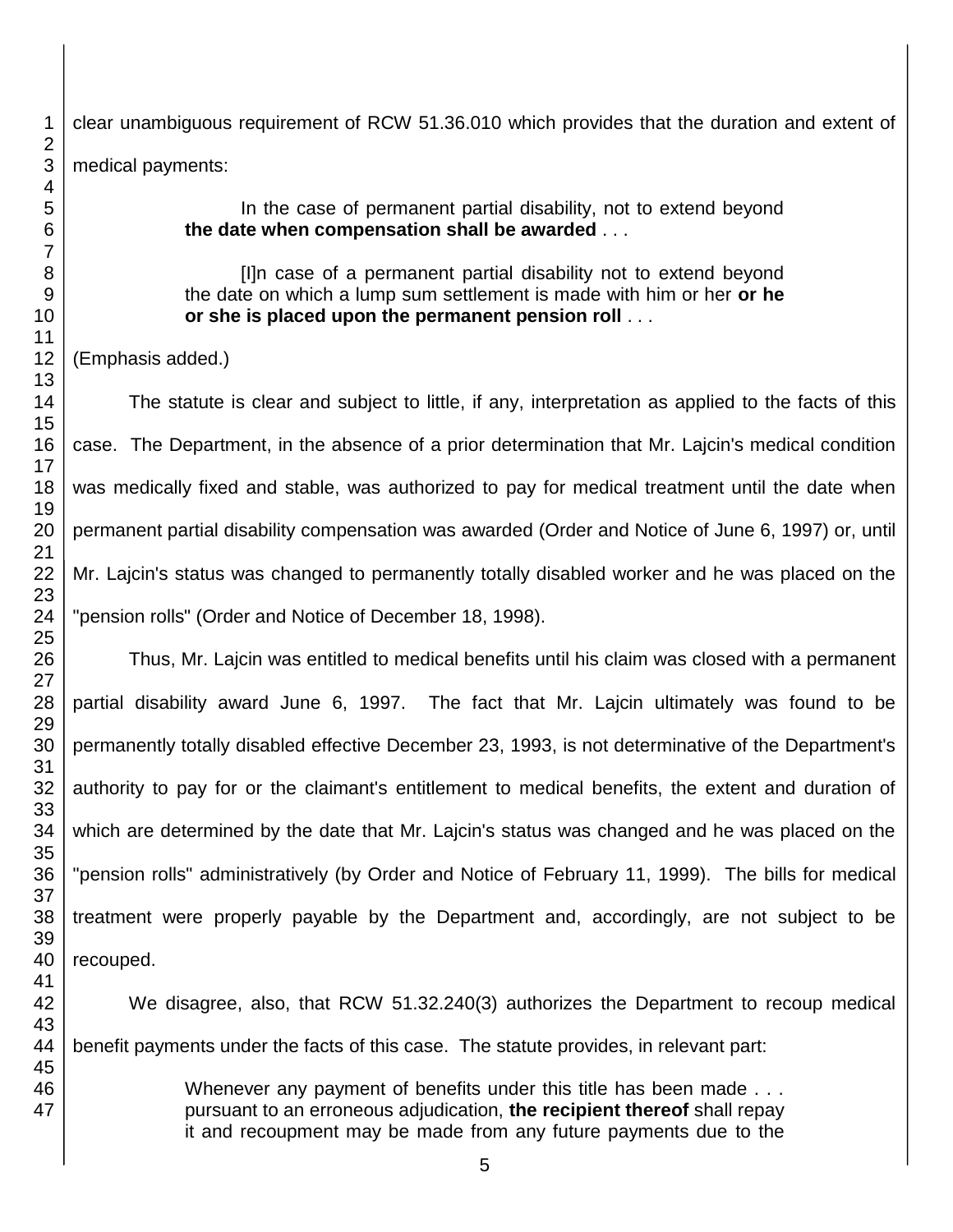recipient on any claim with the state fund or self-insurer, as the case may be.

(Emphasis added.) The Department concluded that since Mr. Lajcin was permanently totally disabled as of December 23, 1993, he could not have been in need of further proper and necessary medical treatment from that date forward. Thus it was "erroneous" within the meaning of RCW 51.32.240(3) to pay medical benefits when Mr. Lajcin was permanently totally disabled (and therefore presumptively medically fixed and stable).

We understand the Department's position but we disagree with its result. First of all, if RCW 51.32.240(3) is applicable, it directs that in the event of an "erroneous adjudication" that recoupment shall be made against the "recipient thereof." Exhibit No. 2. The payments for medical treatment were made to the medical care providers and not to Mr. Lajcin. Mr. Lajcin may have received the benefit of these payments, but he is certainly not "the recipient" of the money for purposes of recoupment. The statute is clear that recoupment may be had against the recipient from any future payments due, however, if the Department recovers the monies paid for medical treatment it would be collecting money that Mr. Lajcin has never had in his possession.

This situation is distinguishable from other situations where the Board majority has applied RCW 51.32.240(3). In *in re Esther Rodriguez*, BIIA Dec., 91 5594 (1993), the Board majority concluded that a non-final award for permanent partial disability was an erroneous adjudication within the meaning of RCW 51.32.240(3). In that case Ms. Rodriguez was paid \$2,250 for a permanent partial disability award. She protested that award and the Department later determined she was permanently totally disabled. The Board majority agreed the Department could recoup the \$2,250 overpayment as erroneous adjudication. However, unlike Mr. Lajcin, Ms. Rodriguez had actually received the money for the permanent partial disability award.

RCW 51.32.240(3) provides for several mechanisms for the Department and the self-insured employers to recoup overpayments and incorrectly paid sums of money. This is not a blanket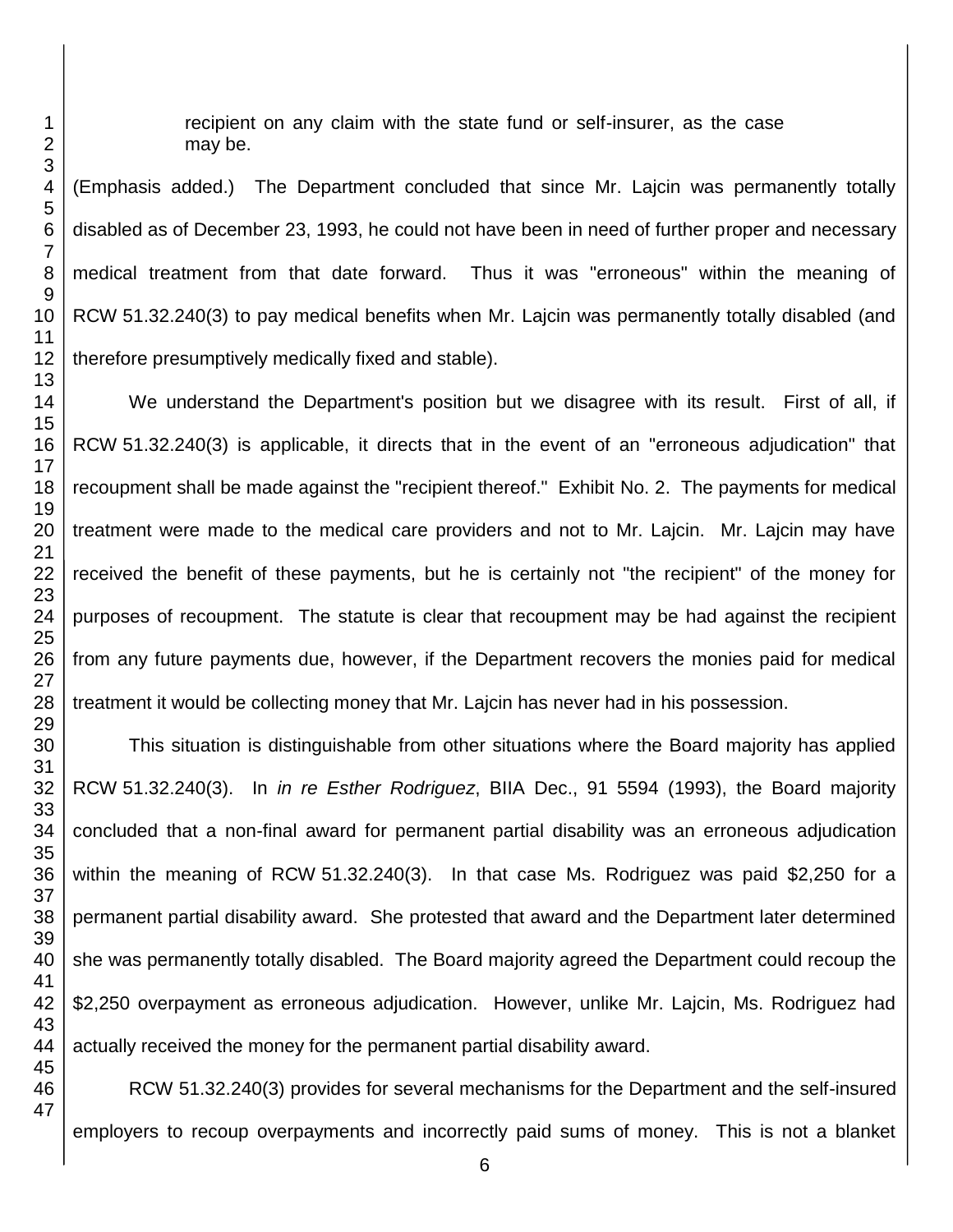authorization. We believe that RCW 51.32.240(3) does not alter the underlying principle of the Industrial Insurance Act to provide "sure and certain relief for workers" and to reduce to a minimum the economic loss of workers. RCW 51.04.010 and RCW 51.12.010. It has long been held that absent **express statutory directive** authorizing recovery, that money paid to **recipients may not be recouped***. Deal v. Department of Labor & Indus., 78 Wn.2d 537 (1970)* citing *State Ex Rel. Dunbar v. Olson*, 172 Wash., 424 (1933). We believe this principle controls in this case. There is no express authority to recoup money from someone who **merely benefited** from a payment. Statutory construction requires that we give words their usual and ordinary meaning. *Stute v. Von Thiele*, 47 Wn. App. 888 (1987). Webster's II New Riverside University Dictionary, Houghton Mifflin Company, (1994) defines recipient as one who receives. Mr. Lajcin is not a "recipient" of the payment since he never had the money in his possession.

We hold that neither RCW 51.36.010, nor RCW 51.32.240, authorize the Department to

recoup medical benefits paid on behalf of Mr. Lajcin while his claim was open.

# **FINDING OF FACTS**

1. On August 9, 1991, the claimant, Anthony Lajcin, filed an application for benefits with the Department of Labor and Industries alleging that he was injured on August 1, 1991, while in the course of his employment with Burnham Service Co., Corp. The claim was allowed.

On December 27, 1993, the Department issued an order providing that time loss compensation benefits were terminated effective December 23, 1993, that vocational services had ended, that time loss compensation had terminated with payment for the period of December 16, 1993 through December 22, 1993, and that the claim remained open for further action.

On January 5, 1994, the claimant filed a protest to the Department's December 27, 1993 order.

On April 11, 1994, the Department issued an order holding its December 27, 1993 order in abeyance.

On May 13, 1997, the Department issued an order affirming its December 27, 1993 order.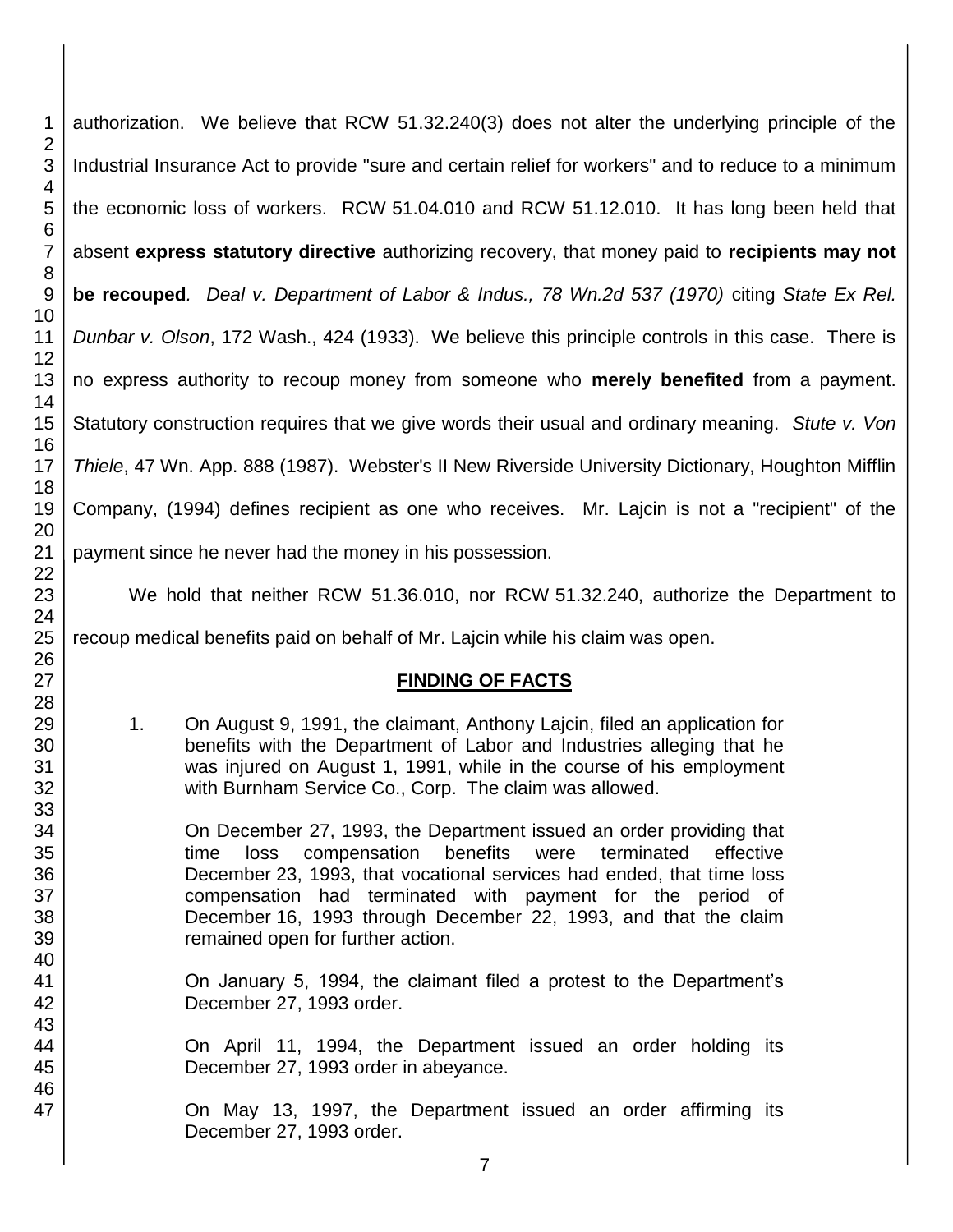On June 6, 1997, the Department issued an order providing that the worker's permanent partial disability was best described by Category 2 of the categories of permanent dorso-lumbar and/or lumbosacral impairments, that an award be paid for the permanent partial disability, less deduction for social security offset overpayment, and that the claim be closed.

On July 7, 1997, the claimant filed a Notice of Appeal with the Board of Industrial Insurance Appeals from Department orders dated May 13, 1997 and June 6, 1997. On August 6, 1997, the Board issued orders granting the appeals under Docket No. 97 5348 (for Department order of May 13, 1997) and Docket No. 97 5349 (for Department order of June 6, 1997).

On September 24, 1998, following litigation of the appeals, the Board issued a Proposed Decision and Order providing that the Department orders of May 13, 1997 and June 6, 1997 are incorrect and are reversed and these matters remanded to the Department with directions to issue an order that determines that as of December 23, 1993, the claimant was permanently and totally disabled within the meaning of the Industrial Insurance Act as a proximate result of his industrial injury of August 1, 1991, and to take such other and further action as is consistent with that determination of the law and the facts.

On November 13, 1998, the Department filed a Petition for Review of the Board's September 24, 1998 Proposed Decision and Order.

On December 2, 1998, the Board issued an order denying the Department's petition.

On December 18, 1998, the Department issued an order providing that time loss compensation is terminated as paid to December 22, 1993; that the worker is totally and permanently disabled and placed on a pension effective December 23, 1993; that \$4,500.00, including interest if applicable, previously paid to the worker for permanent partial disability by a non-final order, is being deducted from the pension reserve; that this will result in a permanent reduction of the monthly pension benefits; that medical treatment will not be covered after the effective pension date; and that this notice complies with the Board of Industrial Insurance Appeals order of December 2, 1998.

On January 4, 1999, the Department issued an order superseding an earlier order of December 28, 1998, and further providing that the worker was determined by the December 2, 1998 Board decision to be totally and permanently disabled and ordered placed on a pension effective December 23, 1993; that the Department entered an order adhering to the decision of the Board on December 18, 1998; that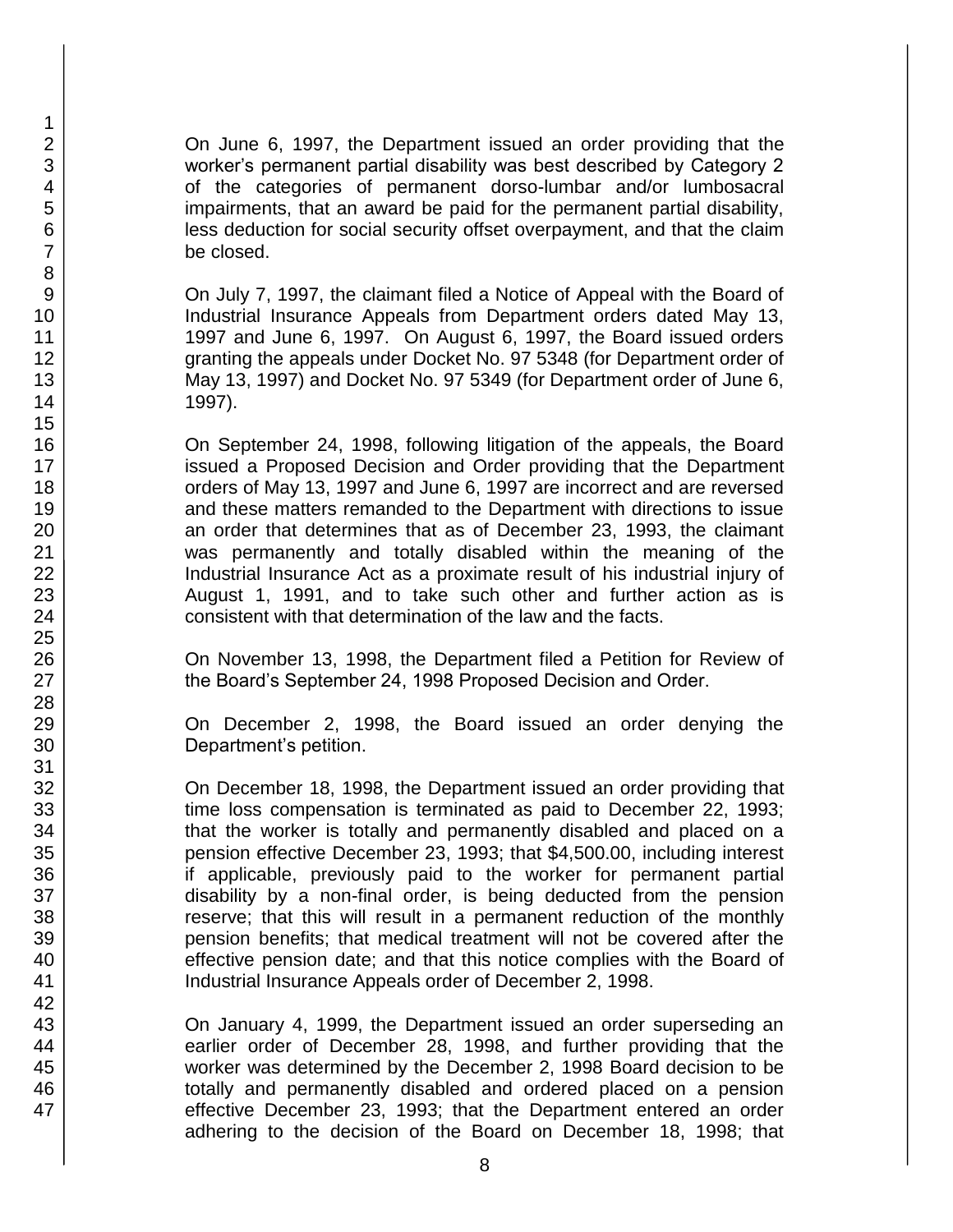medical bills were previously paid after December 23, 1993, and are not payable; that the Department will recoup all disbursements paid on behalf of the worker for medical treatment rendered after December 23, 1993, in the amount of \$2,770.57; that the amount will be deducted from the worker's pension benefits until recovered; that payment for medical treatment received after December 23, 1993, will be the responsibility of the worker.

On February 4, 1999, the claimant filed a Notice of Appeal with the Board of Industrial Insurance appeals from the Department's January 4, 1999 order. On February 10, 1999, the Department issued an order holding its January 4, 1999 order in abeyance. By order of February 12, 1999, the Board returned the case to the Department for further actions.

On February 11, 1999, the Department issued an order which corrected and superseded the Department's January 4, 1999 order, as the worker was totally and permanently disabled and placed on a pension effective December 23, 1993, pursuant to the December 2, 1998 decision by the Board of Industrial Insurance Appeals. The order further provided that on December 18, 1998, the Department had entered an order adhering to the Board's decision, that medical bills previously paid after December 23, 1993, are not now payable, that the Department will recoup all disbursements paid on behalf of the worker for medical treatment rendered after December 23, 1993, in the amount of \$2,469.55, that the amount will be deducted from the worker's pension benefit until recovered, that payment for medical treatment received after December 23, 1993, will be the responsibility of the worker, that the amount of medical bills ordered recouped by the Department's January 4, 1999 order in the amount of \$2,770.57 has already been deducted from the worker's pension benefit, and that the additional pension benefit in the amount of \$301.02 will be repaid by the worker.

On March 5, 1999, the claimant filed a Notice of Appeal with the Board of Industrial Insurance Appeals of the Department's February 11, 1999 order. On April 1, 1999, the Board issued an order granting the appeal under Docket No. 99 12440.

- 2. On June 6, 1997, Mr. Lajcin's conditions, proximately caused by the industrial injury, were determined by the Department to be medically fixed and stable.
- 3. From December 23, 1993 until June 6, 1997, Mr. Lajcin's claim was open for all statutory benefits including proper and necessary medical care for the conditions related to the industrial injury of August 1, 1991.
- 4. The Department of Labor and Industries paid money to medical care providers on behalf of Mr. Lajcin after December 23, 1993, in the

47